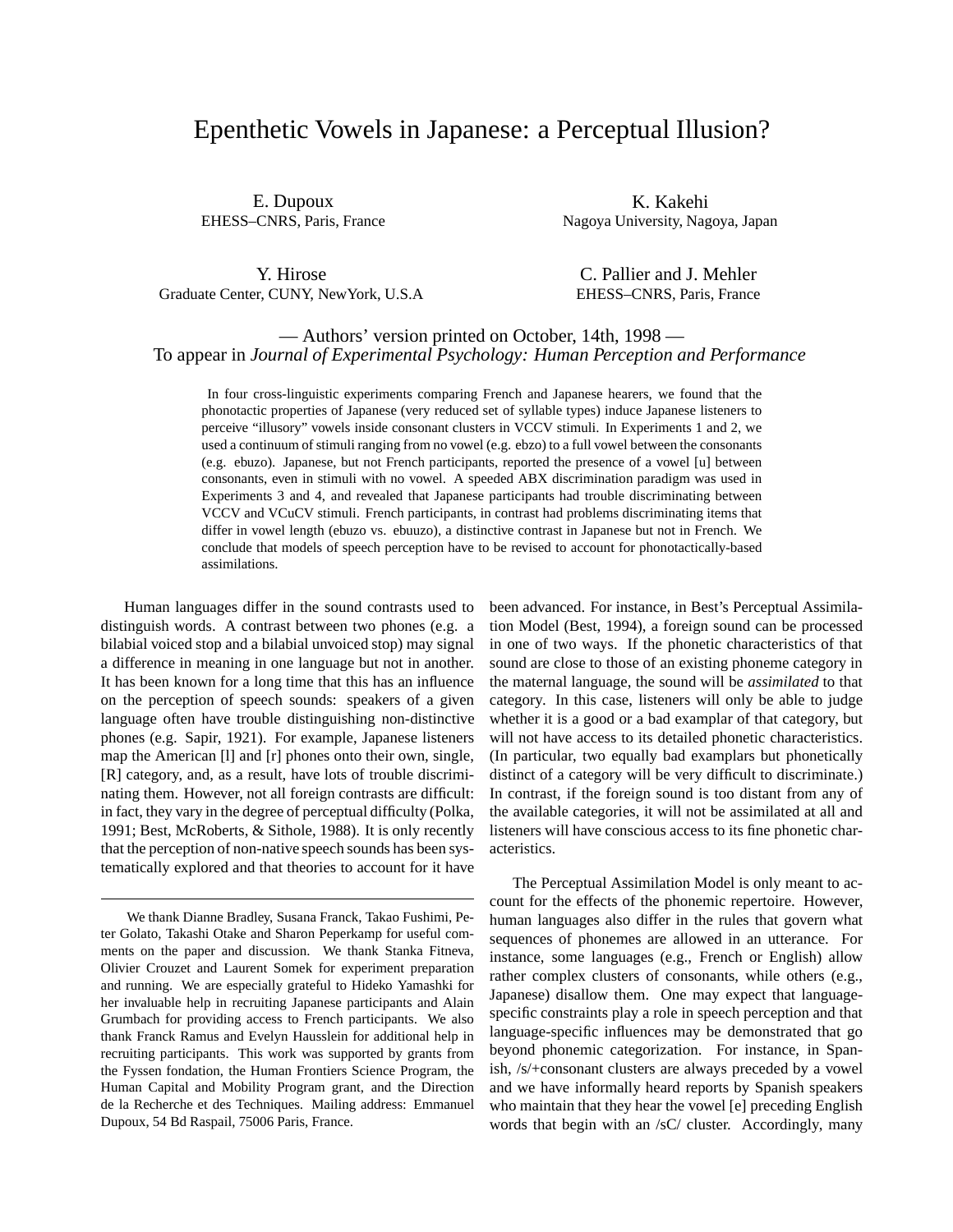Spanish speakers of English sometimes produce especial instead of special, estimulus instead of stimulus, esportinstead of sport, etc. This has nothing to do with the phonemic categories of [s] and [e] in Spanish versus English but rather seems to depend on a Spanish-specific phonotactic property.

In this paper, we will focus on a similar phenomenon in Japanese. As we indicated earlier, the Japanese language disallows complex consonant clusters. This is a consequence of the language's simple syllable structure: indeed, the complete syllable inventory of Japanese consists of V, VV, CV, CVV, CVN and CVQ (where Q is the first half of a geminate consonant). This can be illustrated by loan words, that is, words of foreign origin that were changed to conform to the Japanese pattern (see 1; Itô & Mester, 1995):

(1) 'fight'  $\rightarrow$  faito 'festival'  $\rightarrow$  fesutibaru 'sphinx'  $\rightarrow$  sufiNkusu 'Zeitgeist'  $\rightarrow$  tsaitogaisuto

As we can see, [u] or [o] is inserted after every syllablefinal consonant (with the exception of nasal consonants)<sup>1</sup>. Why do the Japanese insert vowels in loan words? A first possibility is that this phenomenom (called "vowel epenthesis") arises in speech production. Perhaps Japanese speakers have, to some extent, lost or fail to develop the ability to articulate consonant clusters, and therefore tend to insert vowels to trigger the more practiced CV motor programs. A second possibility is orthography: Kanji orthographic characters, by and large, are pronounced as either [n], V (vowel) or CV (consonant-vowel). Hence, there is no Japanese character or combination of characters(in the kanji system) that can spell an item like /sfinks/ or any other item with a consonant cluster that does not include nasals. In contrast, /sufinkusu/ can easily be spelled in Japanese. Could it be that Japanese speakers modify foreign words by inserting epenthetic vowels so that they can be spelled in their language? In this paper, we will explore a third possible account, according to which vowel epenthesis can occur at the *perceptual* level. Assessing the perceptual reality of epenthesis is important because it bears on the role of phonotactics in speech perception.

What evidence exists that phonotactic constraints play a role in perception? Adults have rather clear intuitions about permissible sequences. For example, English speakers know that "mba" is not a possible English word. Jusczyk, Friederici, Wessels, Svenkerud, and Jusczyk (1993), Jusczyk, Luce, and Charles-Luce (1994) have shown that nine month old infants are sensitive to the phonotactic patterns of the words in their language and some researchers have argued that such regularities could be useful in helping the child to discover words (Hayes & Clark, 1970; Brent & Cartwright, 1996). Massaro and Cohen (1983) investigated

the influence of phonotactic constraints on phoneme perception. They used the fact that /sri/ and /  $\int$ li/ are not allowed in English while /sli/ and  $\int$ ri/ are allowed. They synthesized a series of stimuli ranging from [s] to [ ] and presented them to participants in the  $\frac{1}{i}$  and  $\frac{1}{ri}$  context. There was a significant shift in the identification functions between the two contexts, demonstrating that participants tend to hear segments that respect the phonotactics of their language<sup>2</sup>.

Notice, however, that the Massaro and Cohen study only demonstrates an effect on ambiguousstimuli. It would be desirable to demonstrate the influence of phonotactics on endpoint (unambiguous) stimuli. Second, their study was conducted with a single language, leaving open the possibility that some of the effects might be found in all speakers regardless of their native language. Hallé, Segui, Frauenfelder, and Meunier (1998), using natural stimuli and various tasks, showed that illegal French syllables such as /dla/ tend to be assimilated to legal ones, such as /gla/. Again, this study was conducted within a single language, leaving open the possibility that part of the observed effect might have been due to universal properties of phonetic perception.

Here, we further explore the role of phonotactics on perception by using a methodology that involves non-degraded speech stimuli and a cross-linguistic design. We investigate the perceptual reality of epenthesis using an off-line phoneme detection task (Experiment 1 and 2), and two speeded ABX tasks (Experiments 3 and 4). We test the same stimuli on two populations: native Japanese speakers and native French speakers. French has complex syllabic structures and hence should not trigger epenthetic effects. Comparing the performances of French and Japanese participants on exactly the same materials allows to assess how language experience influences the perception of these stimuli.

# Experiment 1

The aim of this experiment was to assess the extent of the epenthesis effect. We created nonword stimuli that formed a continuum ranging from trisyllabic tokens like ebuzo to disyllabic tokens like ebzo by progressively removing acoustic correlates of the vowel from the original stimuli. We selected our materials in such a way that the word internal consonant clusters would always yield an epenthetic [u] in Japanese (that is, the first consonant of the cluster was not a nasal nor a dental stop). French and Japanese participants were then asked to decide whether or not the vowel [u] was present in the stimuli. No overt production of the stimuli was needed. If the epenthesis effect has a perceptual basis, Japanese participants should report the presence of [u] more often than French listeners.

<sup>&</sup>lt;sup>1</sup>The inserted vowel is most often [u], except after a dental stop, in which case it is an [o] (see Shinohara, (1997) for a more complete discussion).

<sup>&</sup>lt;sup>2</sup>McClelland and Elman (1986), claim that such effects are not due to phonotactics per se, but rather to top down word to phoneme activation during perception. See Massaro and Cohen (1991) for a reply.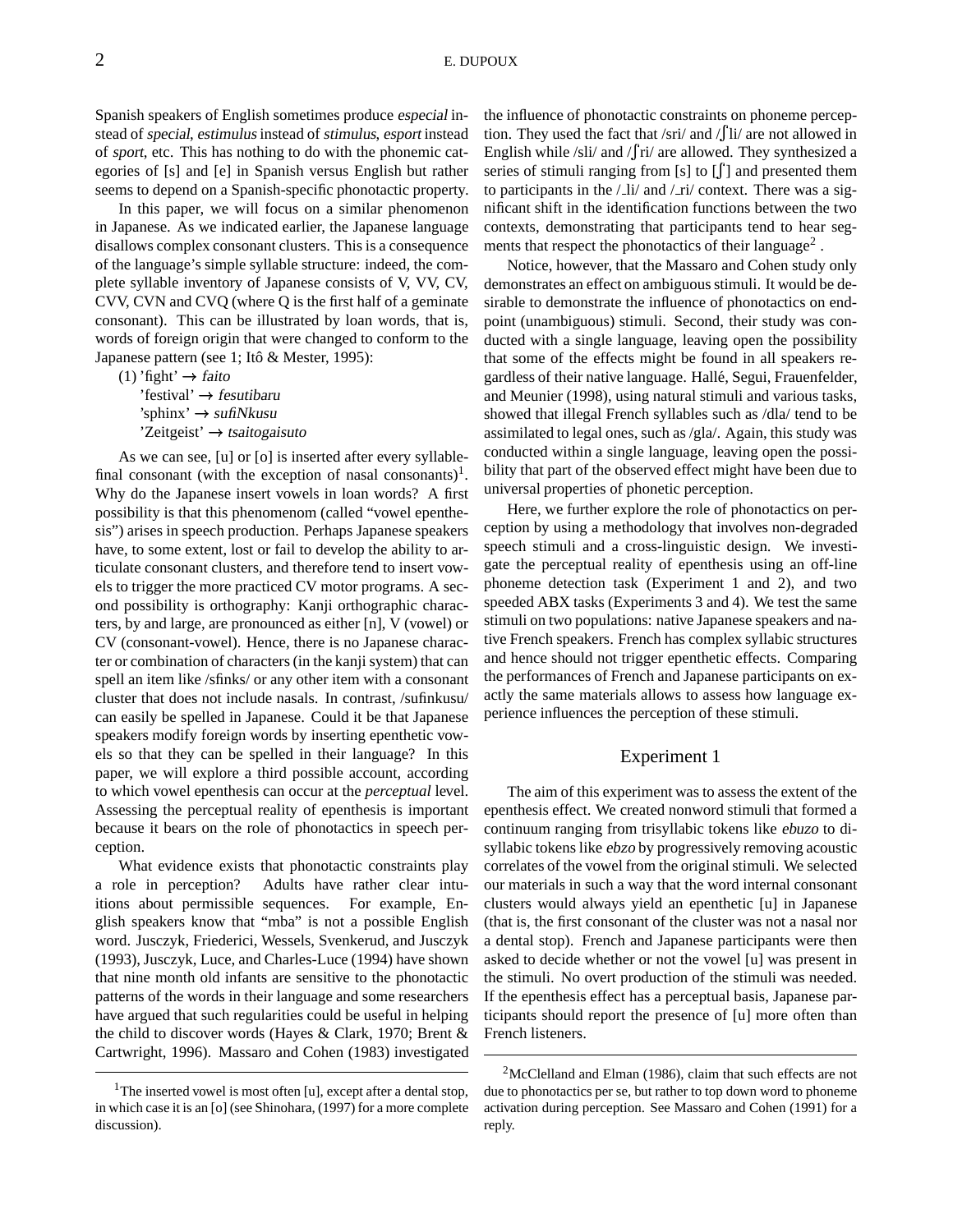# $Method$

*Participants*. Ten Japanese and ten French native speakers volunteered to participate in Experiment 1. All the participants were college students. The French participants were recruited in Paris and the Japanese at Nagoya university. None of the Japanese participants had studied French, and none of the French participants had studied Japanese.

*Materials*. Ten sequences of  $VC_1uC_2V$  (*V*: four Japanese vowels excluding [u],  $C_1$ : voiced and voiceless stops, *C*2: nasals and voiced obstruents) uttered by a male Japanese speaker were used as stimulus items (see the Appendix). None of the stimulus items constituted a meaningful word in French or in Japanese.

The stimuli were digitized on aPC Compatible computer using an OROS AU22 A/D board. Five different files were then created from each original item by splicing out pitch periods of the medial vowel [u] at zero crossings. Stimulus 1 contained little or no vowel [u] (most of the transitions in and out of the vowel were also removed). Stimulus 2 contained the two most extreme pitch periods of the vowel (i.e., one from the transition of the first consonant to the vowel [u], and another from the end part of [u] into the following consonant). Stimulus 3 contained the four most extreme pitch periods (two on each side), and similarly, Stimulus 4 six pitch periods, and Stimulus 5 eight pitch periods. Stimulus 6 was the original stimulus in which the number of pitch periods varied from 10 to 13 across items (10.7 periods in average.) The average overall duration of one pitch period in the [u] vowels in each item was 9.06 ms. There were a total of 60 stimuli in one session.

*Procedure*. Participants were instructed to listen to the stimuli through headsets and make a judgment as to whether there was a [u] vowel in the middle of each stimulus word. The stimuli were played on a SONY DAT player. The participants were provided with an answer sheet and asked to draw a circle for "Yes" and a cross for "No". We emphasized that the experiment was not aimed at measuring their linguistic skills, and that the number of Yes and No answers need not be balanced. Japanese participants were additionally told that the [u] target in the experiment was not meant to be equivalent to the kana character " " which represents the whole syllable "u", but rather to the sound [u] as it appears inside syllables like "bu", "pu" or "mu". Each participant heard the list three times with all the stimulus sets differently randomized each time.

The French participants were given a similar setup and instructions, except that stimulus presentation and response recording was performed on a PC Compatible with a Proaudio Spectrum 16 D/A Board. Participants were required to press the [O] key for yes ('oui') responses and the [N] key for no ('non') responses.

# *Results*

The mean percentages of vowel responses as a function of language and vowel length are shown in Figure 1. We performed two analyses of variance on percentages of vowel responses, one with participants and one with items as random variables. Language (Japanese or French) was a betweenparticipant factor and Vowel Length a within-participant factor (with 6 levels). In the following, and in all subsequent analyses, we report the MinF' statistics when they are significant ( $p < .05$ ), and the F1 and F2 statistics otherwise.

Overall, there was a significant Language effect  $(MinF'(1,25)=25.10, p<0.001)$ , with the Japanese participants providing more Vowel responses than the French participants. There was also a significant Vowel Length effect (MinF' $(5,100)=56.18$ , p $< 0.001$ ), which had a significant linear component (MinF'(1,20)=152.32, p<.001)<sup>3</sup>, in that longer vowels yielded more Vowel responses than shorter vowels. There was an interaction between Language and the linear component of Vowel Length (MinF'(1,26)=128.62,  $p<.001$ ), corresponding to the fact that the French participants were much more influenced by vowel length than the Japanese. However, even in the Japanese participants, the linear component of vowel length was significant  $(MinF'(1,18)=11.03, p<.005).$ 

We ran pairwise comparisons between the two languages for each vowel length. For the first three vowel lengths  $(0 \text{ ms},$ 18 ms, 36 ms), Japanese participants gave significantly more Vowel responses than French participants(all MinF' Bonferroni corrected  $p$ <.006). For the fourth vowel length (54 ms), there was only a trend in the same direction  $(F1(1,18)=5.40)$ ,  $p<.04$ ; F2(1,9)=3.67, p=.088). A significant difference between the two populations did not appear for the last two vowel lengths (72 ms and full vowel).

# *Discussion*

In this experiment, Japanese and French participants judged the presence or absence of the vowel [u] in stimuli containing varying extents of the acoustic correlates of the vowel. French participants were able to judge that the vowel was absent in the ebzo case, and present in the ebuzo case, with a monotonic function for the intermediate cases. The cutoff point for the French participants, that is, the point at which they judged the vowel to be present in 50% of the cases, can be estimated at just over 4 pitch periods (38 ms) of the vowel. In contrast, Japanese participants predominantly judged that the vowel was present at all levels of vowel length. Like the French, Japanese vowel responses show a steady decrease as a function of decreasing vowel length – which shows that they are sensitive to manipulation in vowel length– but the slope is much less sharp. Even at the extreme

<sup>&</sup>lt;sup>3</sup>The linear component is defined as a zero sum linear set of coefficients applied across the six levels of vowel length, see Winer, Brown and Michels (1991), pp 198-210, and 148.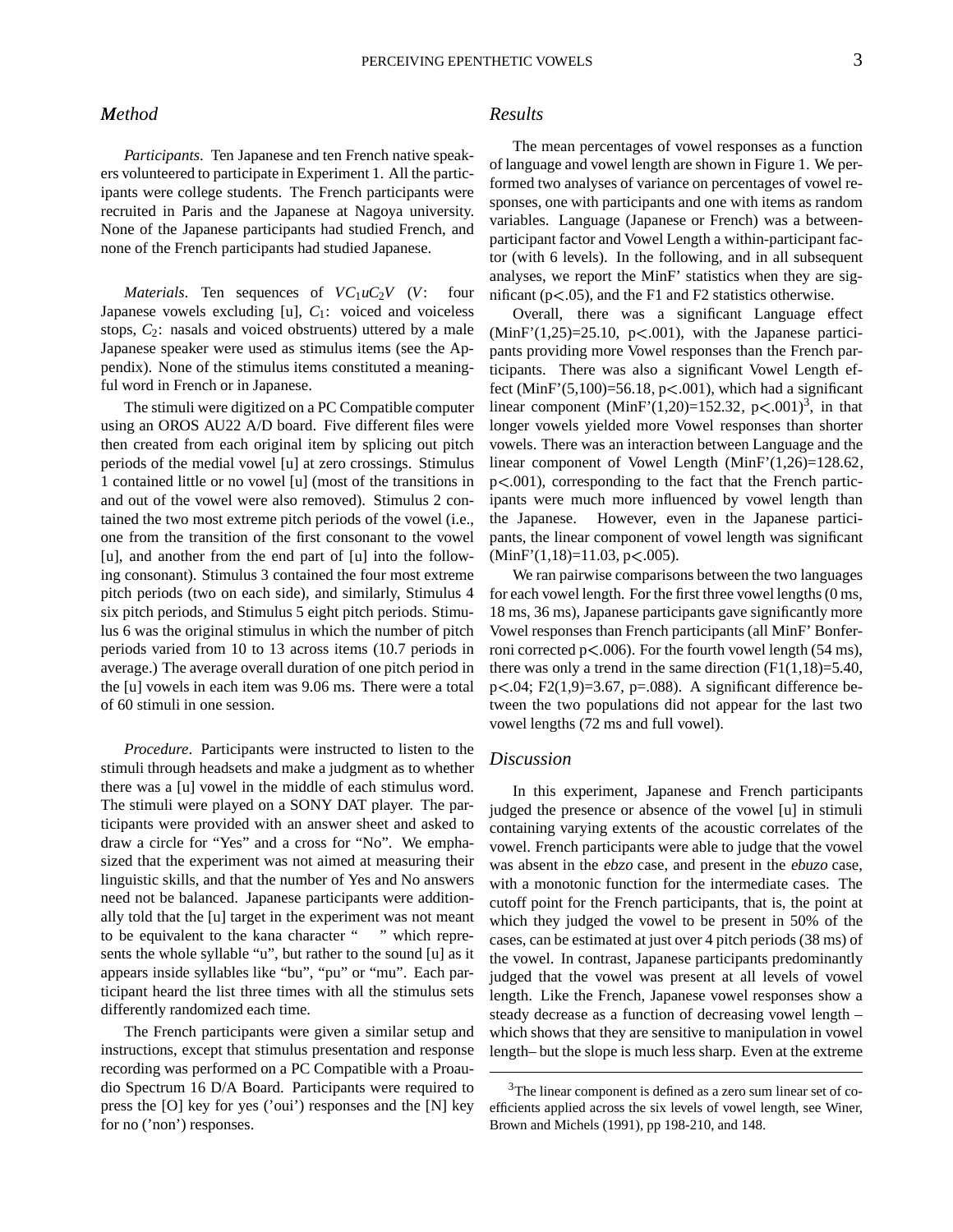

*Figure 1*. Percent [u] vowel judgments in stimuli like ebuzo in French and Japanese participants as a function of vowel duration (Experiment 1).

of the continuum where the vowel had been removed, they still reported that the vowel was present in more than 70% of the cases.

Atthis point, we would like to raise the following caveat. Even though we digitally removed the vocalic [u] portions of VCuCV stimuli, it is unlikely that it was completely deleted. Indeed, coarticulatory information for the rounded vowel is likely to be present throughout the portion of acoustic signal for the surrounding consonants. It may be that unlike French, Japanese hearers have developed a very fine capacity for perceiving very short vowels. One reason might be that in Japanese, the [u] vowel gets occasionnaly devoiced (Keating & Hoffman, 1984; Beckman, 1982). Another one is that the speaker that we used in Experiment 1 was Japanese, and so, he might have introduced coarticulation cues in the adjacent consonants that are especially salient to Japanese hearers.

So, even though we have identified a perceptual difference between members of two language communities, the difference may not be due to phonotactics. The next experiment is designed to address this issue.

### Experiment 2

Experiment 2 used a paradigm similar to Experiment 1 with the following modifications: we recorded a French speaker and digitally generated similar continua to those in the previous experiment (ebuzo-ebzo). In addition, we recorded two extra conditions: one condition with no vowel, that is, a naturally produced consonant cluster (ebzo), and one condition with a vowel different from [u] (ebizo). This last condition was introduced to measure baseline performance.

If the results of Experiment 1 were due to coarticulation information about the vowel on the adjacent consonants, then we should expect that Japanese [u] responses on the naturally produced ebzo should drop to baseline level. If, in contrast, the obtained effects are genuinely due to phonotactics, then naturally produced clusters (ebzo), should produce at least as many [u] responses as the artificially produced clusters.

# *Method*

*Participants*. Ten Japanese and 10 French native speakers volunteered to participate in Experiment 2. All the participants were college students. The French participants were recruited in Paris and the Japanese at the Nagoya university. None of the Japanese participants had studied French, and none of the French participants had studied Japanese.

*Materials*. We used the same ten sequences of  $V_1C_1uC_2V_2$  stimuli as in Experiment 1. To these stimuli, we added 10 correponding  $V_1C_1C_2V_2$  and  $V_1C_1V_3C_2V_2$  stimuli (with  $V_3$  vowels different from [u] and from  $V_1$  and  $V_2$ ). The stimuli were uttered by a male French speaker. None of the stimulus items constituted a meaningful word in French or in Japanese.

The stimuli were digitized on a PC Compatible computer using an OROS AU22 A/D board. As in Experiment 1, we digitally generated five extra stimuli from the  $V_1C_1uC_2V_2$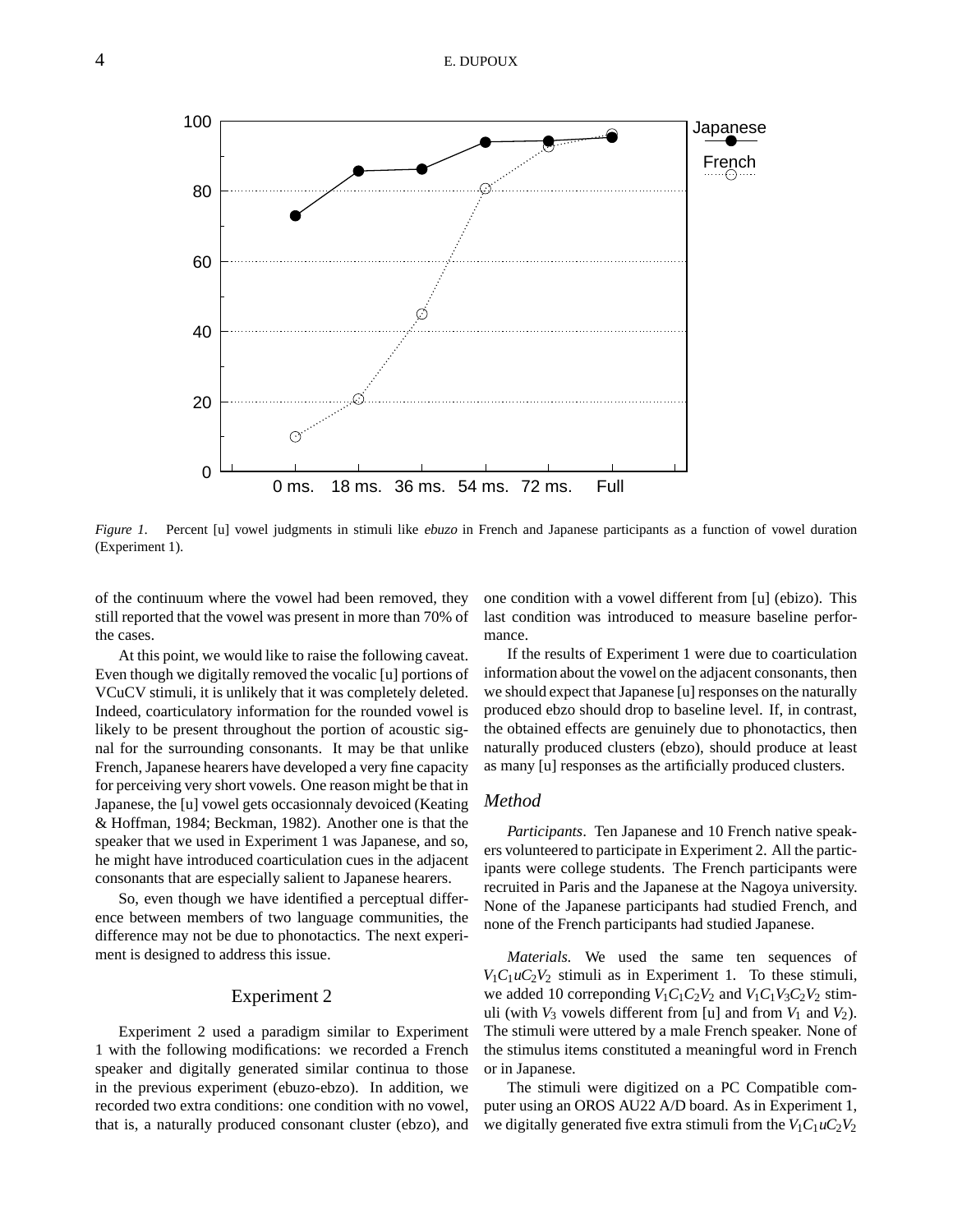stimuli by splicing out pitch periods of the medial vowel [u] at zero crossings. Stimulus 1 contained little or no vowel [u] (most of the transitions in and out of the vowel were also removed). Stimulus 2 contained the two most extreme pitch periods of the vowel (i.e., one from the transition of the first consonant to the vowel [u], and another from the end part of [u] into the following consonant). Stimulus 3 contained the four most extreme pitch periods (two on each side), and similarly, Stimulus 4, six pitch periods, and Stimulus 5, eight pitch periods. Stimulus 6 was the original production.

*Procedure*. Participants were instructed to listen to the stimuli through headsets and make a judgment as to whether a [u] vowel was present in the middle of each stimulus word. The whole stimuli set was played three times, each time in a different pseudo-random order from a PC compatible computer with a Proaudio Spectrum 16 D/A Board using the EXPE program (Pallier, Dupoux, & Jeannin, 1997). The participants had to press one key if the [u] vowel was present, and another if it was absent. Otherwise, the same procedure as in Experiment 1 was used.

#### *Results*

The mean percentages of vowel responses as a function of language and vowel length are shown in Figure 2. We performed two sets of analyses. The first set is identical to that used in Experiment 1 and analyzes the effect of the six levels of vowel length that were produced from digitally editing the  $V_1C_1uC_2V_2$  stimuli. The second set of analyses tests more directly the effect of coarticulation and compares the natural  $V_1C_1C_2V_2$ , the digital  $V_1C_1C_2V_2$  and the baseline  $V_1C_1C_3C_2V_2$  stimuli with one another.

*Effect of Vowel Length.* We performed two analyses of variance on percentages of vowel responses, one with participants and one with items as random variables. Language (Japanese or French) was a between-participant factor and Vowel Length a within-participant factor (with 6 levels).

Overall, there was a significant Language effect  $(Minf'(1,47)=10.25$ ,  $p<.004$ ), with the Japanese participants providing more Vowel responses than the French participants. There was also a significant Vowel Length effect  $(MinF'(5,127)=36.50, p<.0001)$ , which had a significant linear component  $(MinF'(1,26)=74.99, p<.0001)$ , in that longer vowels yielded more Vowel responses than shorter vowels. There was an interaction between Language and the linear component of Vowel Length (MinF'(1,25)=15.48,  $p<.001$ ), corresponding to the fact that the French participants were much more influenced by vowel length than the Japanese. However, even in the Japanese participants, the linear component of vowel length was significant  $(MinF'(1,12)=10.19, p<.008).$ 

We ran pairwise comparisons between the two languages for each vowel length. For the first three vowel lengths (0 ms, 15 ms, and 29 ms), Japanese participants gave significantly more Vowel responses than French participants (all MinF'

Bonferroni corrected  $p<.02$ ). For the fourth vowel length (44 ms), there was only a trend in the same direction (Bonferroni corrected p=.10). A significant difference between the two populations did not appear for the last two vowel lengths (58 ms and full vowel).

*Effect of Coarticulation.* We performed two analyses of variance on percentages of vowel responses, one with participants and one with items as random variables. Language (Japanese or French) was a between-participant factor and Stimulus Type a within-participant factor (with 3 levels: natural cluster, digital cluster, and different vowel).

We found an overall effect of Language  $(Minf'(1,25)=19.77, p<.001)$ , Stimulus Type  $(MinF'(2,53)=17.99$ ,  $p<.001)$  and an interaction between these two variables  $(MinF'(2,54)=13.34, p<.001)$ . Individual post-hoc contrasts revealed that this interaction was due to the fact that in French participants, the "natural cluster"condition was not different from the baseline condition  $(Fs<1)$ , whereas the "digital cluster" condition elicited slightly but significantly more [u] responses than either baseline or natural clusters ( $ps < .03$ ). In contrast, in Japanese, stimuli in both natural and digital clusters condition elicited considerably and significantly more [u] responses than baseline stimuli ( $ps < .0001$ ), and the two kinds of clusters did not differ from each other  $(Fs<1)$ .

#### *Discussion*

In this experiment, we replicated the pattern found in Experiment 1. Moreover, we found that this pattern of results cannot be attributed to coarticulatory cues left in the original Japanese tokens. We used tokens produced by a French speaker, and compared digitally produced clusters (that might have residual coarticulation information) and naturally produced clusters (that have no coarticulatory information for a vowel). We found that Japanese participants did not perceive more [u] vowels in digital than in natural clusters (in fact, there was a nonsignificant trend in the other direction). Hence, we observe that a majority of [u] responses do arise in Japanese participants even in the total absence of [u] information in the signal.

Experiments 1 and 2 establish that, in a task involving no overt speech production, Japanese participants consistently report a vowel between two consonants in CC clusters. These experiments alone, however, cannot firmly establish the perceptual locus of the effect for two reasons. First, the task requires participants to make an explicit *metalinguistic* judgment: participants have to know what a vowel is in order to do the task. It is known that learning to read influences the way in which individual phonemic segments can be manipulated in a metalinguistic task (see the collection of articles in Bertelson, 1986). Given that the writing systems of Japanese and French differ, it is possible that they differentially affect vowel judgments in Japanese and French participants. Second, the task did not use a speeded or on-line judgment. Therefore, it cannot identify which of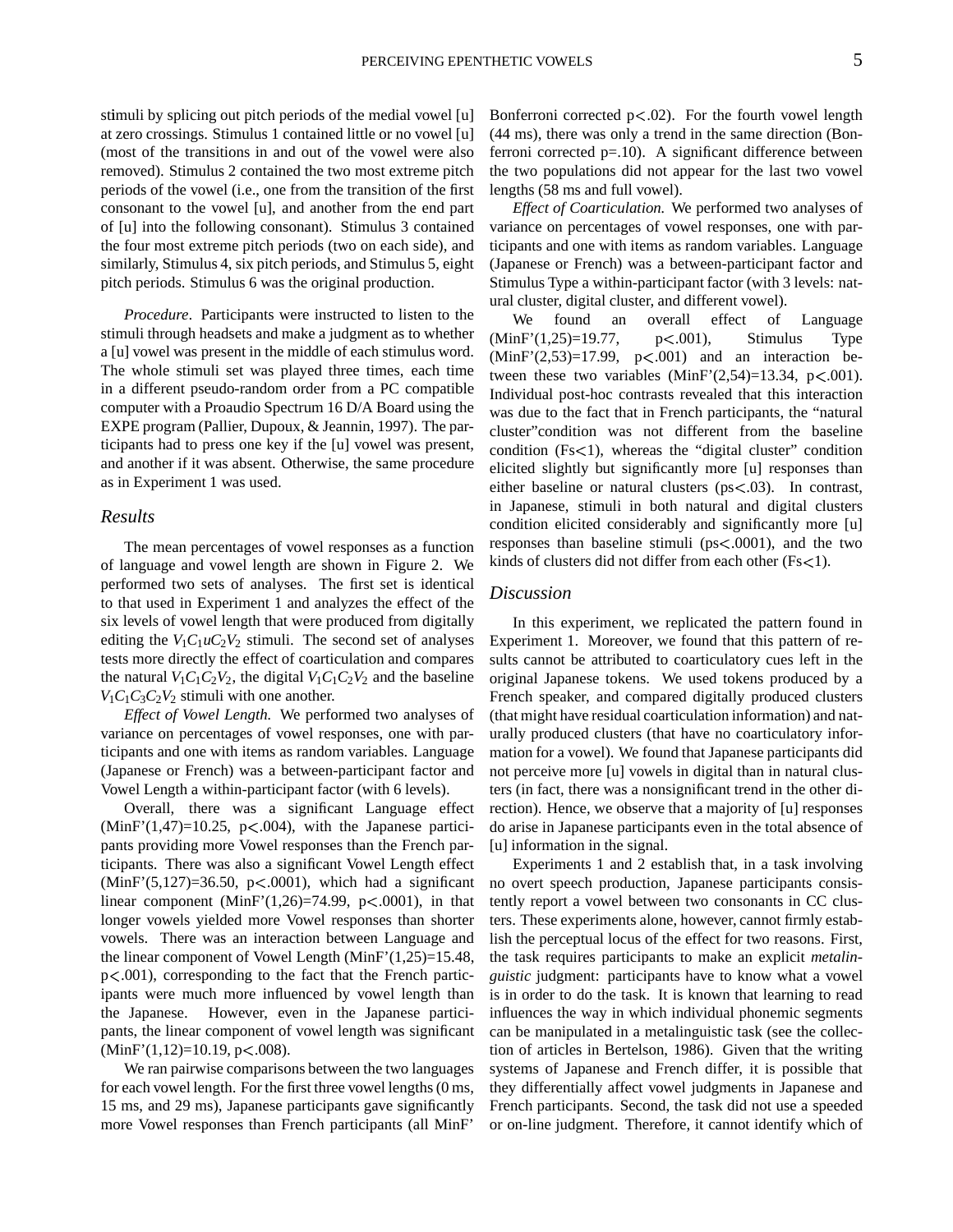

*Figure 2*. Percent [u] vowel judgments in stimuli like ebuzo in French and Japanese participants as a function of vowel duration (Experiment 2).

the different sources of information (the orthographic code, covert production, explicit strategies) influenced the participants' responses. For instance, it is possible that Japanese participants were reluctant to give a vowel-absent response simply because they knew that such stimuli do not occur in Japanese.

In the next two experiments, we use an ABX paradigm that only requires identity judgments, thus involving no explicit or implicit mention of vowels. We also had participants perform a speeded response, thereby reducing the likelihood of them using complicated response strategies.

# Experiment 3

This experiment uses a speeded ABX paradigm in which participants hear three stimuli in a row and have to decide whether the third stimulus is the same as the first or the second. If the findings of Experiments 1 and 2 have no perceptual basis but are instead a by-product of metalinguistic limitations in segment manipulation, Japanese participants should make few errors when discriminating between ebuzo and ebzo. In fact, their performance should be indistinguishable from that of French participants. If, in contrast, the perceptual system inserts an epenthetic vowel to break up consonant clusters, Japanese participants should have trouble distinguishing stimuli such as ebuzo from stimuli such as ebzo, because they will in fact "hear" the same thing twice. However, ebzo may be "heard" as containing a vowel with different acoustic/phonetic characteristics from the [u] in ebuzo. For this reason, in this experiment we chose to have different talkers produce the X stimuli and the other two stimuli (A and B), thereby forcing participants to rely on a more abstract/phonological representation rather than on an acoustic/phonetic one. Experiment 4 will specifically test the effect of talker change.

Note, however, that comparing the mean performances of different groups of participants (that is, testing whether Japanese participants are significantly better or worse than French participants on a given task) raises a methodological problem: it is difficult to match populations of participants in all possible respects other than native language. This is why we introduced a complete crossover design in which we make the opposite predictions across the two language groups.

This design was achieved by considering another property of the phonology of Japanese: in Japanese, vowel length is contrastive, for instance, tokei (watch) vs. tookei (statistics). The long vowel is, in fact, perceived as two adjacent vowels. Therefore, Japanese participants should have no problem in performing the ABX task on an ebuzo-ebuuzo contrast. In our stimuli, the ebuuzo-ebuzo contrast had a difference in acoustic duration (95 ms) within the same range as the ebuzo-ebzo contrast (89 ms).

By contrast, in French, vowel length is not contrastive. That is, no pairs of French words can be distinguished purely on the basis of the length of one vowel. The hypothesis under examination is that listeners impose the phonology of their native language on unfamiliar linguistic stimuli, regardless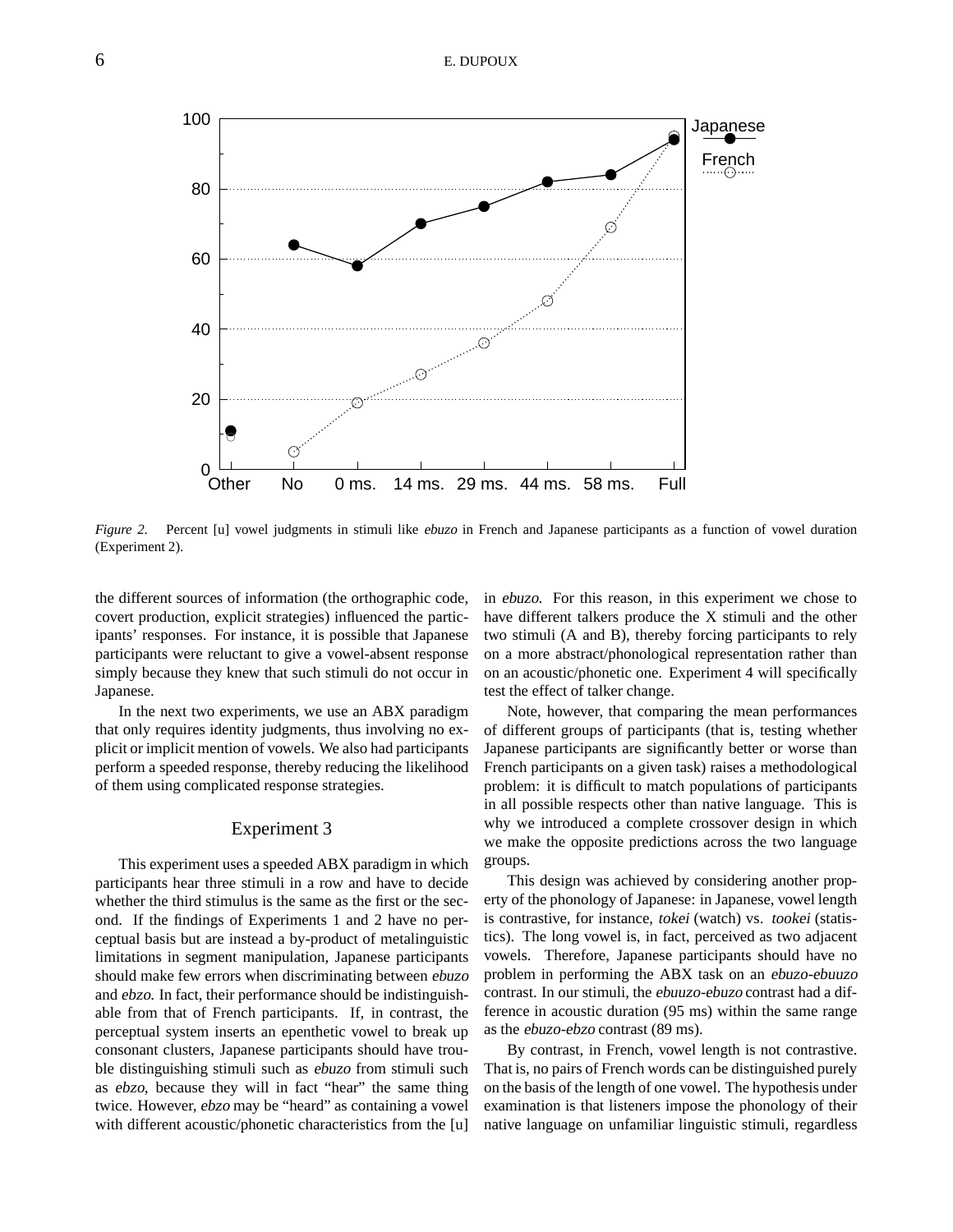of whether the stimuli are native or foreign. Hence, we predict that French participants might have trouble in making the ebuzo-ebuuzo contrast whereas the Japanese should have no problem at all.

## *Method*

*Participants*. Ten Japanese and ten French participants participated in the experiment. All were recruited in Paris. The age of the Japanese participants varied from 20 to 48 years of age (median 36). Two had no knowledge of French and knew some English. All had begun the study of foreign languages after 12 years of age. There were 4 men and 6 women in the group. The age of the French participants varied from 20 to 50 years of age (median 24). None spoke Japanese, but they all had studied English at school. Like the Japanese participants, the French participants had started studying a foreign language after the age of 12. There were 9 men and 1 woman in the French group. The Japanese and French participants were all right handed; they volunteered for the experiment, and no one was paid for his or her participation.

*Materials*. Sixteen triplets of the form (ebzo, ebuzo, ebuuzo) were constructed (see the Appendix). All triplets conformed to the model  $V_1C_1C_2V_2 - V_1C_1UC_2V_2$  –  $V_1C_1UUC_2V_2$ . The first consonants were from the set [b, k, g,  $\int$ , the initial and final vowels were from the set [e, i, a, o], and the second consonants were from the set [z, d, g, n, m,  $\int$ , t]. All stimuli were non-words in both French and Japanese. All stimuli consisted of phonologically valid French syllables and, with the exception of the first member of the triplets, of valid Japanese syllables. Four additional triplets with the same phoneme range constraints as for  $V_1$ ,  $C_1$ ,  $C_2$ , and  $V_2$  were used in the training set.

The materials consisting of the twenty triplets were recorded twice: once by a male Japanese speaker and once by a female Japanese speaker. The recordings were made in a sound attenuated room, and digitized at 16kHz/16 bits on an OROS AU22 D/A board. Each stimulus was stored in a separate file using a waveform editor. It appeared that although our two Japanese speakers were fluent in French and had some training in phonetics, they could not be prevented from inserting a very short vowel [u] within the consonant clusters in some of the ebzo stimuli. These ebzo stimuli were therefore edited with a waveform editor, and the vocalic part was progressively removed, until a French listener found that he/she could no longer hear the [u] vowel. The three classes of stimuli had a mean duration of 409 ms for ebzo, 498 ms for ebuzo and 593 ms for ebuuzo, respectively.

One hundred and twenty eight experimental trials were constructed using the 16 experimental triplets. Each experimental trial consisted of three stimuli: A, B, and X, where the first two were spoken in a female voice, and the last one in a male voice. A and B were taken from the same triplet but differed in the intermediate vowel duration. There was an Epenthesis contrast (ebzo-ebuzo), and a Vowel Length contrast (ebuzo-ebuuzo). Each contrast could appear in 2 different possible orders resulting in 4 A-B combinations for each triplet. The X stimulus was identical to either A or B. The overall design was:  $2 \times 2 \times 2$ : Contrast  $\times$  Order  $\times$  Xidentity. By partial counterbalancing, 16 training trials using the four training triplets were obtained. These contained the same conditions as in the experimental trials.

The 128 experimental trials were split into two blocks, with each condition and item equally represented in each block.

*Procedure*. Each experimental trial consisted of the presentation of the three stimuli (A, B and X), with an interstimuli interval of 500 ms. Participants were told that the stimuli were words from a foreign language and that the purpose of the experiment was to test their intuitions about the sounds of these words. They were told that the third word (X) was the same as one of the first two (A or B). Their task was to press a button on their left or right to indicate whether X was the same as A or B.. Participants were given 4 seconds to respond. The trial ended immediatly after response or after the four seconds had elasped; The next trial started one second later.

In ten training trials, participants received feedback as to whether their response was correct or not. Feedback consisted of the word "Correct" or "Incorrect", or the string "The response is A" (or B) when participants failed to respond before the deadline. Feedback was displayed for one second, and was then erased from the screen. For incorrect responses, the same trial was presented again immediately until the response was correct. In the two experimental blocks of 64 trials, no feedback was presented. The blocks were randomized separately for each individual participant. A short pause was introduced between the two experimental blocks. Responses were recorded and reaction times measured from the onset of the X stimuli with the EXPE software package (Pallier et al., 1997).

#### *Results*

Four ANOVAs were performed on the results: two on RT data by participant and by item and two on error data, again by participant and by item (reaction times were analyzed only for correct responses). The ANOVAs had a  $2 \times 2$ design: Language (French or Japanese)  $\times$  Contrast (epenthesis or vowel length contrast). The means, standard error and error rates are displayed for each condition in Table 1.

The analysis of the RT data showed a highly significant interaction between Language and Contrast  $(MinF(1,29)=14.16, p<.001)$ . This interaction was due to the fact that for the French participants, the vowel length contrast yielded longer RTs than the epenthesis contrast (RT difference:  $171$  ms, MinF' $(1,19)$ =12.01, p .002), whereas, for the Japanese participants, there was a trend in the other direction (RT difference: -105 ms,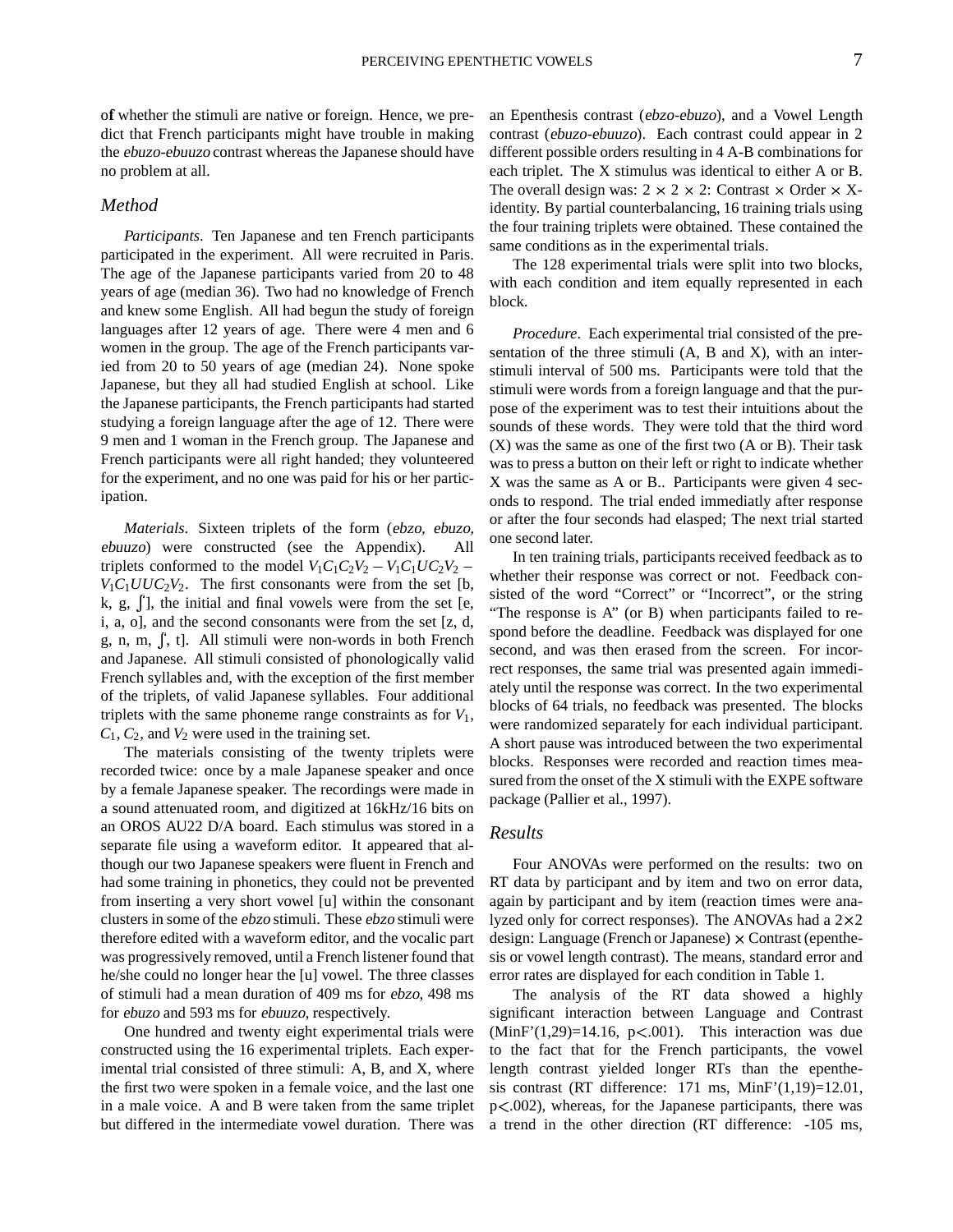| Language      | RT.  |    | SE Err                       | RT.                        |    | $SE$ $Err$ |  |  |
|---------------|------|----|------------------------------|----------------------------|----|------------|--|--|
|               |      |    | <b>Vowel Length Contrast</b> | <b>Epenthesis Contrast</b> |    |            |  |  |
|               |      |    | ebuzo-ebuuzo                 | ebuzo-ebzo                 |    |            |  |  |
| Japanese      |      |    | 1082 45 7.5%                 | 1187 75 32%                |    |            |  |  |
| <b>French</b> | 1173 | 73 | $21\%$                       | 1002.                      | 54 | 5.8%       |  |  |

Table 1

Mean reaction time (ms), standard error, and error rate in ABX judgments on an epenthesis contrast and a vowel length *contrast in French and Japanese participants (Experiment 3).*

F1(1,9)=4.52, p=.06; F2(1,15)=7.84, p<.02). There was no main effect of Language ( $F1(1,18) < 1, p > .1; F2(1,15) = 3.41$ ,  $.05 < p < 1$ ), and no main effect of Contrast (F1(1,18)<1,  $p > 1$ ; F2(1,15)=3.53, .05 $\lt p \lt 1$ ).

The analysis of the error data showed the same pattern of results. There was a highly significant interaction between Language and Contrast (MinF'(1,26)=56.27,  $p<.001$ ). This interaction was due to the fact that for French participants, the vowel length contrast was more difficult than the epenthesis contrast  $(Minf'(1,16)=18.11, p<.001)$ , whereas the length contrast was easier for the Japanese  $(MinF(1,13)=35.48, p<.001)$ . Overall, Japanese participants tended to make more errors than the French participants, although this was only significant in the items analysis (F1(1,18)=3.71, p=.07; F2(1,15)=20.17, p<.001). Similarly, the epenthesis contrast tended to provoke more errors than the vowel length contrast, but again this was only significant in the items analysis  $(F1(1,18)=4.10, p=.058;$  $F2(1,15)=13.18$ , p $< .002$ ).

### *Discussion*

In this experiment, French and Japanese participants had to perform an ABX discrimination task on two contrasts: an epenthesis contrast (ebzo-ebuzo) and a vowel length contrast (ebuzo-ebuuzo). We found a cross-over interaction: the Japanese participants had relatively more difficulty with the epenthesis contrast, whereas the French had more difficulty with the vowel length contrast.

These results demonstrate that the phonotactics of a language influence speech perception, even with naturally produced speech stimuli. That is, not only do Japanese participants tend to *report* more vowels than are really present in the signal (Experiments 1 and 2), but their ability to *discriminate* two stimuli, one that has a vowel and one that does not have one, is also strongly affected.

Note that in this experiment, we introduced a change in talker between stimulus X and the two preceding A and B stimuli. This was done to induce participants to disregard low level acoustic characteristics and rely on a more abstract phonological representation. However, most studies on the perception of nonnative contrasts have used a more conventional ABX paradigm with no such change in talker. Would

our results still hold without a talker change, that is, in a situation in which participants can use purely acoustic information? The next, and final, experiment addresses this issue.

#### Experiment 4

The present experiment was designed to evaluate the effect of a change in talker on the robustness of the languagespecific pattern of previously obtained results. In this experiment, we replicate the conditions of Experiment 3 and add a new set of conditions with no change in talker. In this condition, one of the two stimuli, A or B, is acoustically identical to the X stimulus. This should strongly induce participants to use a rather low level of representation, since in principle it is possible to accomplish this task on a purely acoustic basis. If the epenthesis effect is still present in the same-talker condition, this will consolidate the claim that, at a certain level, Japanese participants are "deaf" to the difference between ebuzo and ebzo.

In this experiment, we will also look more closely at two factors that may affect the size of the epenthesis effect: (1) practice with the stimuli (2) influence of experience with foreign languages by the participants.

The first variable we examine is the potential effect of practice. Experiment 3 was rather short (15 minutes). It could be that the observed effects were due to participants not being very familiar with the stimuli and the task. Does the effect disappear or diminish with more extensive exposure to the contrasts? The present experiment contains 256 trials, twice as many as Experiment 3. Furthermore, the lists are randomized and the blocks are counterbalanced in such a way that potential sequential effects can be evaluated. If the epenthesis effect is labile, we should find a negative correlation between effect size and sequential position. In addition, Japanese and French participants should have similar results in the final part of the experiment.

The second variable is experience with foreign languages. We had participants fill out a detailed biographical questionnaire concerning their language experience. We were particularly interested in the degree of fluency of our Japanese participants in a language that includes consonant clusters (such as English or French). It could be that with exposure to such languages, speakers of Japanese learn to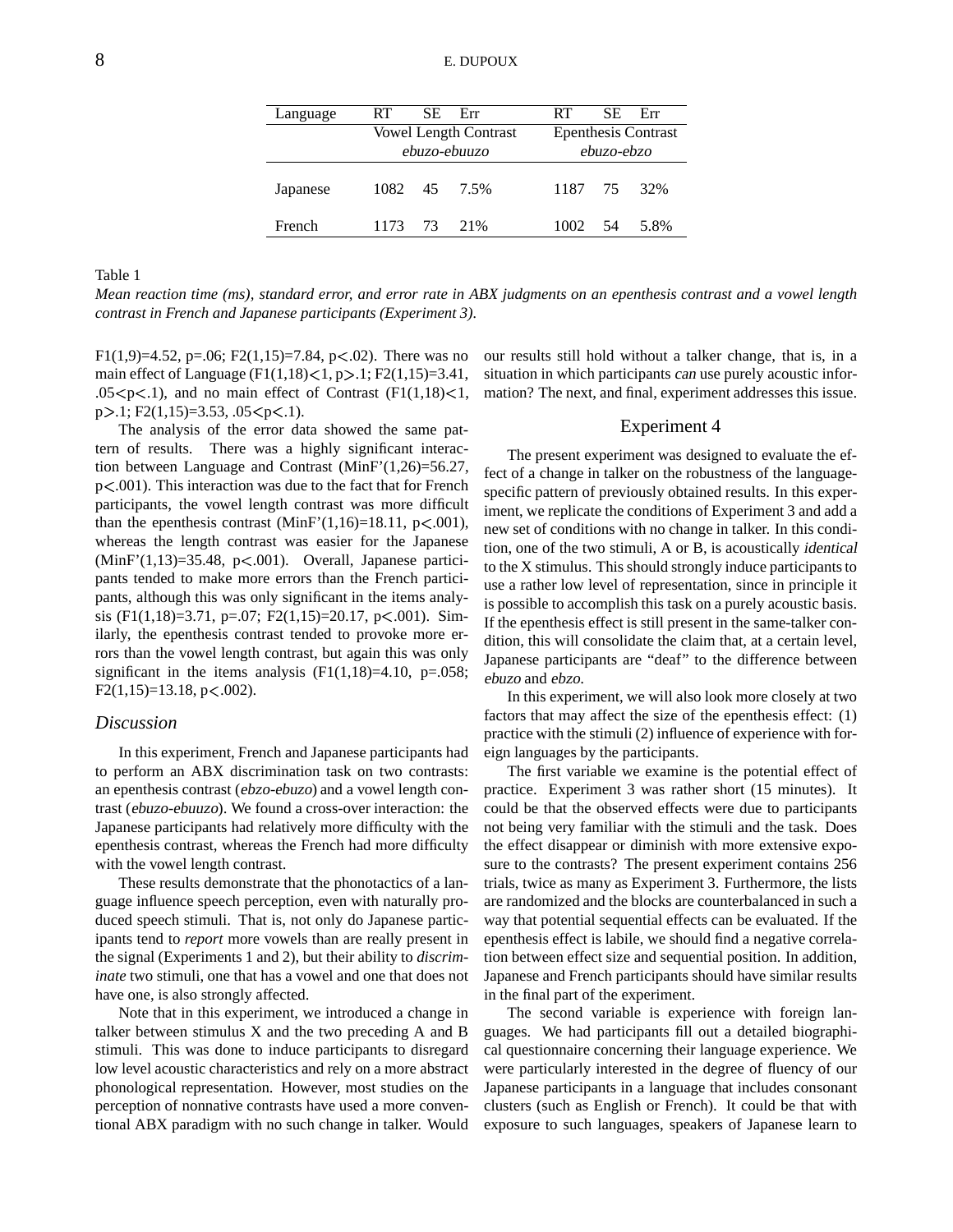overcome the epenthesis effect. If so, we should find that the more proficient bilinguals show less effect (or no effect) compared to less proficient bilinguals or monolinguals.

### *Method*

*Participants*. Twenty Japanese participants were recruited (10 in Paris, 8 in New York and 2 in Nagoya) and tested individually in a quiet room. None of them had participated in the previous experiments. Their ages ranged from 22 to 40 (median 29). There were 14 women and 6 men in the group.

Twenty French participants recruited in Paris were tested on the same materials. None of them had participated in the previous experiments. Their ages ranged from 19 to 50 (median 21.5). There were 4 women and 16 men in the group.

Participants filled out a detailed biographical questionnaire about their experience with foreign languages. They also rated their own fluency and pronunciation in these languages on a 10 point scale. The questionnaire for the Japanese participants was in English. Moreover, their fluency in either French or English (or both) was subjectively assessed by a native speaker of French or English, respectively. Four Japanese participants did not fill out the questionnaire.

#### *Materials*.

The same materials as in Experiment 3 were used. We used the same 128 ABX experimental trials of Experiment 3 (A and B stimuli spoken by the female talker, and X stimuli by the male talker) and created another 128 trials with the stimuli A, B and X all spoken by the same male talker. In these last trials, X was acoustically identical to either A or B. The overall design was:  $2 \times 2 \times 2 \times 2$ : Contrast x Order x X-identity x Talker.

The 256 experimental trials were split into four blocks of 64 trials, with each condition and each item equally represented in each block.

#### *Procedure*.

The same procedure as in Experiment 3 was used.

#### *Results*

The means, standard error and error rates are displayed in Table 2 for each condition. As in Experiment 3, we ran four ANOVAs, two by participants and two by items, on reaction times and error rates, respectively, with Language, Talker, and Contrast as experimental factors.

The analysis of the RT data showed that there was a highly significant interaction between Language and Contrast  $(MinF'(1,53)=14.81 \text{ p} < .001)$ . This interaction was due to the fact that for French participants, the vowel length contrast yielded significantly slower reaction times than the epenthesis contrast  $(117 \text{ ms}, \text{MinF'}(1,34)=14.33, \text{ p} < .001)$ , whereas for Japanese participants, there was a nonsignificant trend in the other direction  $(-27 \text{ ms}, \text{ all } \text{ps} > 0.1)$ . No other interaction was significant, except the interaction between Language and Talker, which was only significant in the items analysis (F1<1; F2(1,15)=16.10, p<.001).

There was a main effect of Talker, with the same talker yielding faster RTs than the different talker (85 ms, MinF'(1,52)=12.00, p<.001). There was also a main effect of Contrast, with the vowel length contrast on average yielding slower RTs than the epenthesis contrast (45 ms, F1(1,38)=7.83, p<.01; F2(1,15)=5.20, p<.04). Finally, Japanese talkers tended to have longer RTs than French participants, but this was only significant in the items analysis  $(55 \text{ ms}, \text{F1} < 1; \text{F2}(1, 15) = 18.19, \text{p} < .001).$ 

The analysis of the error data showed similar results. There was a highly significant interaction between Language and Contrast  $(MinF'(1,40)=34.11, p<.001)$ . This interaction was due to the fact that for Japanese participants, the epenthesis contrast yielded significantly more errors than the vowel length contrast  $(MinF'(1,31)=22.05, p<0.01)$ , whereas for French participants, there was a significant effect in the other direction  $(MinF'(1,33)=8.62, p<.006)$ . No other interaction reached significance.

There was a main effect of Talker, with the different talker condition yielding more errors than the same talker condition (MinF' $(1,36) = 6.50$ , p<.02). There was also a main effect of Contrast, with the epenthesis contrast on average yielding more errors than the vowel length contrast,  $(MinF'(1,35)=4.80, p<.04)$ . Finally, Japanese talkers tended to make more errors than French participants, but this was only significant in the items analysis  $(F1(1,38)=3.41)$ ,  $.05 < p < .1, F2(1,15)=9.51, p < .01$ ).

#### *Influence of practice*

We began our investigation of the effect of practice by using a correlation analysis. For each participant, the sequence of reaction times on experimental trials was partitioned into 16 successive bins of 16 datapoints. We found a significant negative correlation between sequential position and mean reaction time  $(R^2=.67, F(1,14)=28.10,$ p .001). We also found a significant negative correlation between sequential position and error rate  $(R^2=67,$  $F(1,14)=28.02$ ,  $p<.001$ ). These effects show that practice does have an impact, and that participants improve their performance with time. We then computed the numerical size of the interaction between language and contrast (i.e. *epenthesis in Japanese vowel length in French epenthesis in French vowel length in Japanese*) for each sequential position. There was no significant correlation between sequential position and interaction size either in the reaction time  $(R^2 = .16, F(1,14) = 2.60, p > .1)$  or in the error analysis ( $R^2 = .17$ ,  $F(1,14) = 2.91$ ,  $p > .1$ ).

In a second step, we ran ANOVAs similar to the ones reported above, but restricted the analysis to the final block of 64 trials (after 202 trials). In this analysis, the interaction between Language and Contrast was still significant, both for the reaction times  $(MinF'(1,51)=4.65, p<0.04)$  and the error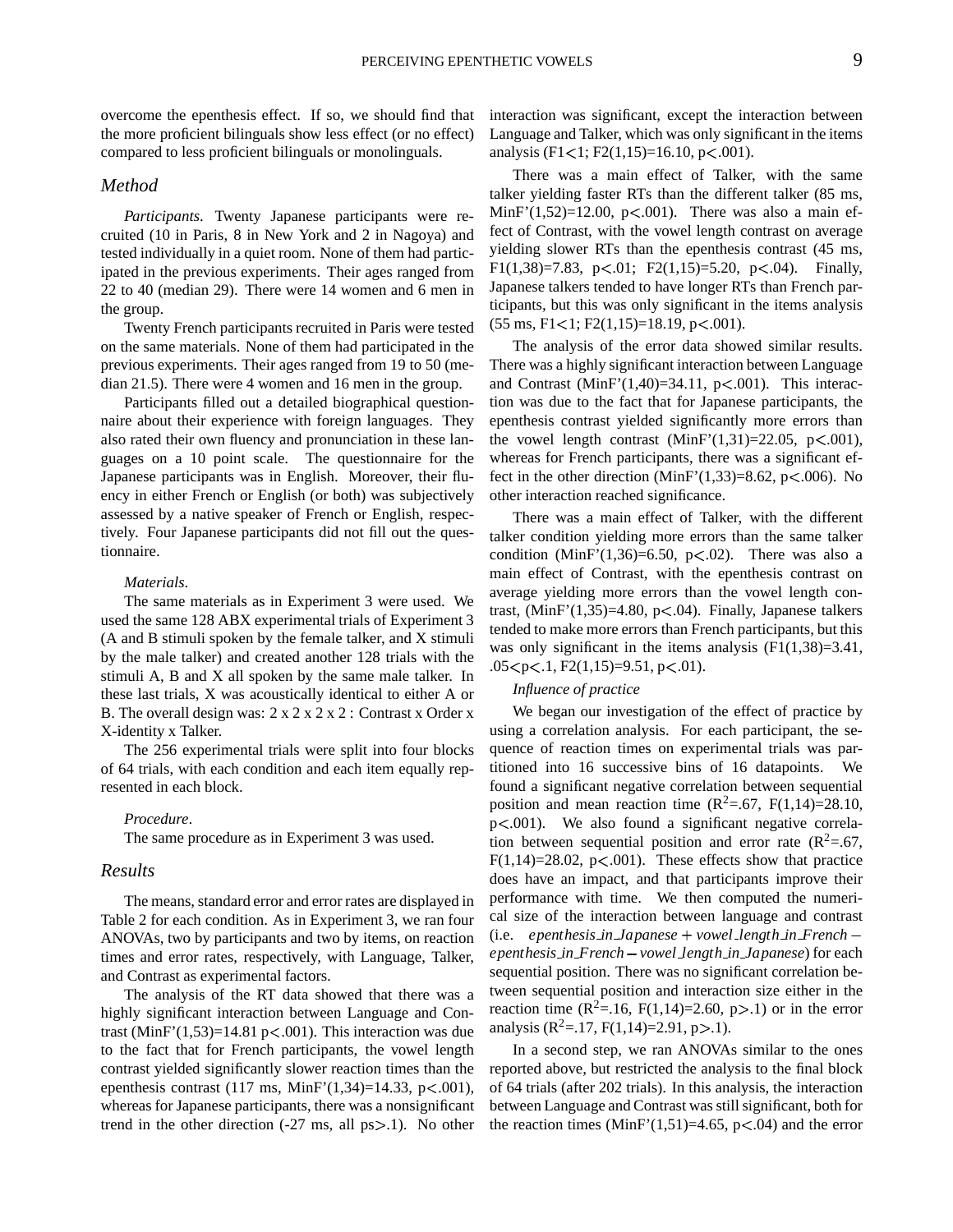| Participants |                  | Contrast     |    |       |            |            |       |  |  |
|--------------|------------------|--------------|----|-------|------------|------------|-------|--|--|
|              |                  | Vowel Length |    |       |            | Epenthesis |       |  |  |
|              |                  | ebuzo-ebuuzo |    |       | ebuzo-ebzo |            |       |  |  |
| Japanese     |                  | RT           | SЕ | Err   | <b>RT</b>  | <b>SE</b>  | Err   |  |  |
|              | Same Talker      | 1008         | 41 | 3.1%  | 1032       | 48         | 13.7% |  |  |
|              | Different Talker | 1058         | 45 | 5.6%  | 1089       | 46         | 19.1% |  |  |
|              |                  |              |    |       |            |            |       |  |  |
|              | Mean             | 1033         | 30 | 4.4%  | 1060       | 33         | 16.4% |  |  |
| French       |                  |              |    |       |            |            |       |  |  |
|              | Same Talker      | 1095         | 76 | 8.9%  | 991        | 55         | 4.1%  |  |  |
|              | Different Talker | 1225         | 72 | 10.8% | 1095       | 58         | 5.4%  |  |  |
|              |                  |              |    |       |            |            |       |  |  |
|              | Mean             | 1160         | 53 | 9.8%  | 1043       | 40         | 4.7%  |  |  |

#### Table 2

Mean reaction time, standard error, and error rate in ABX judgments on an epenthesis contrast and a vowel length contrast *in Japanese participants and French Participants (Experiment 4).*

data (MinF'(1,36)=17.40, p<.001)<sup>4</sup>.

*Influence of language background*

Inspection of our questionnaire revealed that the Japanese participants mostly had experience with French or English (one reported having studied some Italian, and one some Russian). They had all begun to study these foreign languages in school after the age of 12. We divided the participants in two groups, one labeled 'low proficiency' (7 participants), the other labeled 'high proficiency' (9 participants) based on the means of both their self-evaluation and our evaluation of fluency and pronunciation. 'High proficiency' participants could all understand spoken English or French and sustain a conversation in these languages with good fluency and a moderate foreign accent, as assessed by the experimenters. 'Low proficiency' participants had trouble both understanding and being understood in English or French; some of them could not express themselves in either of these languages.

We found that the Proficiency factor introduced no significant effect nor any interaction in the analysis of errors  $(p>1)$ . In fact, the 'high proficiency' group displayed roughly the same pattern of errors as the 'low proficiency' group (both showed 16% of errors in the epenthesis contrast).

In a further analysis, we selected the four Japanese participants with the greatest proficiency in English or French (both self-rated, and as evaluated by an external judge). The selected participants had all lived in France or the US for more than 4 years (one is an English teacher, another a student of phonetics, and two others are university students in

the US), and were very fluent in French or English. For these participants, the percent error on the epenthesis contrast was in the same range as that of the other Japanese listeners (15.9% on average vs. 4.7% for the vowel length contrast).

We also analyzed the linguistic background of the French participants. They all knew English (all had learned it after the age of 6). Some also knew German, Italian, Spanish, or Arabic. Note that none of these languages use vowel length contrastively. However, English, Spanish, and Italian use stress contrastively, and vowel length is used as a cue for stress. We then tentatively divided these participants into two groups(high and low proficiency) according to their evaluation of their proficiency in these languages: we found no effect of fluency on the error data or on the reaction times  $(p>1)$ .

More generally, every Japanese participant that we tested in this experiment showed the epenthesis effect, that is, each participant showed more errors on the epenthesis contrast than on the vowel length contrast. Such regularity is also true of the Japanese participants tested in Experiment 3. In contrast, 18 out of 20 French participants (9 out of 10 in Experiment 3) showed either no difference, or the opposite pattern of behavior. In other words, the observed cross-over interaction of language and contrastin the error data is highly robust and reproducible from participant to participant, at least in the sample we tested.

# *Discussion*

In this experiment, we studied the effect of a talker change on the size of the language-specific effects reported in Experiment 3. We found that even though the same talker condition elicited significantly shorter reaction times and fewer errors than the different talker condition, this variable had a very small effect on the previously reported interaction between language and contrast. We found that Japanese

<sup>&</sup>lt;sup>4</sup>The effects on the last block were very similar in the same talker and different talker conditions both for the reaction times and the errors, although there was a nonsignificant trend toward a smaller magnitude of the effect for the same talker condition (10 ms in the reaction times, and one percent on the error data).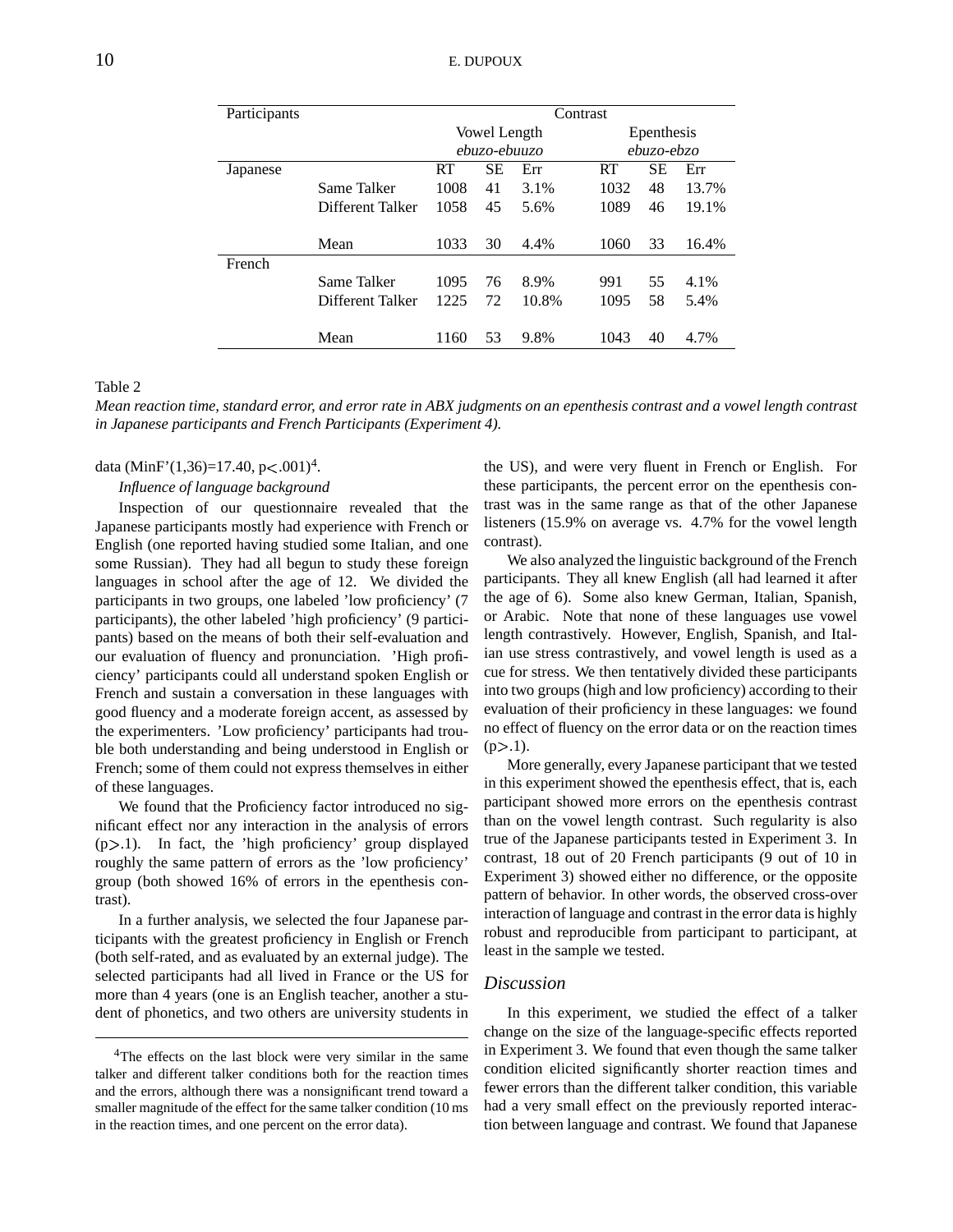participants had more difficulty with the epenthesis contrast than with the vowel length contrast, and the French viceversa, regardless of whether the ABX task involved tokens produced by the same talker or not. This is all the more remarkable because in the same talker condition, a judgment of acoustic identity alone was sufficient to perform the task.

In addition, we found that after more than 200 trials the cross-linguistic effects still obtained. Although practice has a very powerful effect on both reaction time and error rate, it does not significantly modulate the size of the effects.

Finally, a post-hoc analysis in terms of linguistic background revealed no clear effect of fluency in languages allowing consonant clusters, such as English or French. That is, both fluent and nonfluent Japanese speakers showed an epenthesis effect of about the same size. Of course, although we used Japanese participants in France or the US (in Experiments 1, 3 and 4), we did not use extremely fluent bilinguals. Even our "high proficiency" participants had learned English or French after age 12 and had a noticeable Japanese accent in these languages. It remains an open question as to whether extremely proficient bilinguals or more early bilinguals might have a reduced epenthesis effect.

Finally, we have to address a minor caveat. When we compare Tables 1 and 2, the percentage of errors for the epenthesis contrast in Japanese participants is smaller in Experiment 4 than in Experiment 3 (16% instead of 32%, a significant difference,  $p<0.05$ ). Given that, individually, neither practice nor nature of talker significantly reduce the epenthesis effect, why should such a difference obtain?

This apparent discrepancy may be due to the fact that two weak variables can nonetheless conjointly have a significant effect. Indeed, if we look at the first experimental block in the present experiment, we find that the epenthesis contrast yielded 28% errors for the different talker condition, which is not significantly different from the 34% score of the equivalent first block in Experiment 3. At the very onset of both experiments, comparable effect sizes were thus found for the different talker conditions. In the next trials, however, divergences appear, as the score stays at 31% in block 2 of Experiment 3, but drops to a value centered around 16% in Experiment 4. Such a drop is not found for the same talker condition which yields an initial score of 12% and stays around this value throughout Experiment 4.

In other words, there is an initial difference between same and different talker conditions ( $p$ <.05), but after the first block, the different talker condition drops to the same value as the same talker condition. This suggests that it is only practice in <sup>a</sup> same talker condition that reduces the size of the epenthesis effect in the different talker condition. One might think that the same talker condition should allow the participant to focus his/her attention on the right acoustic/phonetic cues, a strategy that can be used on subsequent trials. But we have not demonstrated that, with more extensive training, even better performance cannot be achieved. So, more research would be needed to explore this point.

#### General discussion

The present series of experiments has shown that Japanese listeners, in contrast to French listeners tend to perceive illusory epenthetic [u] vowels within consonant clusters. Indeed, Japanese participants have difficulty discriminating between a stimulus that does not include a vowel (ebzo), and one that does (ebuzo). However, Japanese participants, unlike the French, easily discriminate stimuli that contain one versus two successive [u] vowels. The epenthesis effect we have established is robust. It was present in each of the Japanese volunteers that we tested and was still significant even when the experimental setting was designed to help participants discriminate (Experiment 4). Moreover, we found very little evidence that proficiency in English or French changes the pattern of data. Needless to say, no tendency toward epenthesis was present in our French volunteers.

These results buttress the hypothesis that speech perception is heavily influenced by phonotactic knowledge. This complements and extends the work by Massaro and Cohen (1983). Indeed, not only does phonotactic knowledge influence the classification of individual phonemes, but it can also induce the perception of "illusory" phonemes that have no acoustic correlates. Moreover, it does so in nondegraded stimuli. This shows that the way in which the continuous speech stream is segmented into discrete phonemes is not universal, but depends on what the typical pattern of alternation between consonants and vowels is in the language in question. In brief, when we perceive nonnative sounds, not only do we assimilate them to our native categories, but also we may invent or distort segments so as to conform to the typical phonotactics of our language. How could such effects be accounted for? We foresee two possibilities.

The first possibility would be to amend the Best's Perceptual Assimilation Model by stipulating that native categories are not (or not only) categories of single phonemes but rather categories that span larger chunks of signal. For example, Mehler, Dupoux and Segui (1990) have proposed SARAH, a model based on an array of syllable detectors. In this model, speech sounds are categorized into syllablesized units. The repertoire of syllables includes the totality of the syllables used in the language. Similar proposals have been made for triphones (Wicklegren, 1969), diphones (Klatt, 1979) and semi-syllables (Fujimira, 1976; Dupoux, 1993). In such a view, an account of the epenthesis effect is quite straightforward. For the sake of illustration, let us endorse syllable-sized categories. Faced with a foreign language, our perceptual system tries to parse the signal using the available native syllabic categories. However, in Japanese, there are no syllable categories containing consonant clusters or coda consonants. A stimulus like /ebzo/ therefore activates categories for "e" and "zo". It also activates to a lesser degree all syllables that start with /b/: "bu", "ba", "be", "bi" and "bo". Why is the "bu" interpretation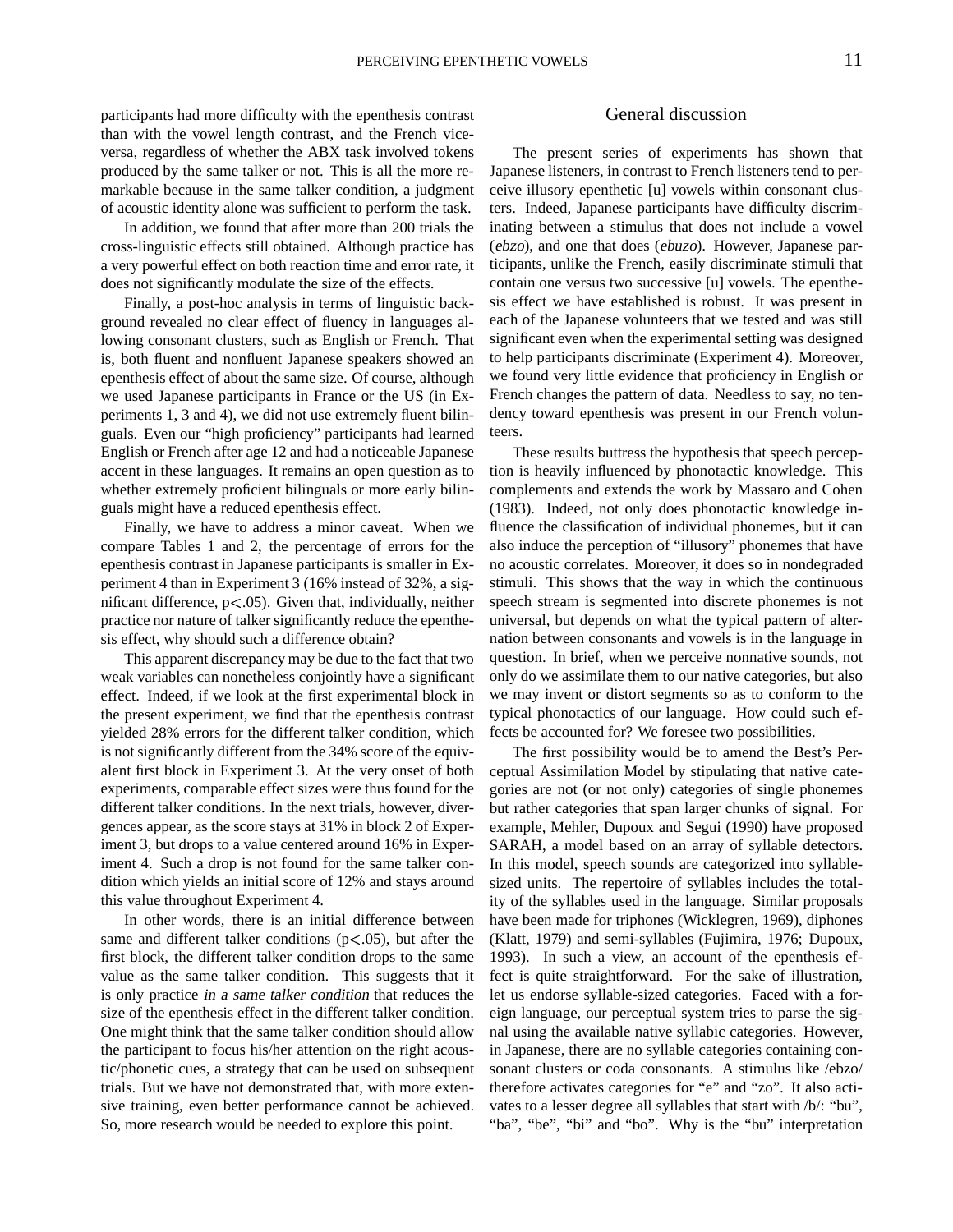favored? One possibility is that in Japanese, the [u] vowel is frequently shortened or devoiced and shows considerable allophonic variation (see Keating & Hoffman, 1984; Beckman, 1982). Hence the prototype for "bu" is rather compliant and is likely to emerge as the best match. Note that such a model could help to account for the preference for [o] epenthesis after a dental stop ("batman" – "batoman"). In Japanese, dental stops become affricates in front of high vowels. Hence, there is no available "du" or "tu" syllable, only "dsu" or "tsu" syllables. In that case, one might then expect that the best match will be rather a syllable like "do" or "to" for which the first consonant is not affricated and hence closer to the signal. Of course, this interpretation would have to be backed up by further experiments.

A second and quite different possibility would be to keep phonemes as the basic level in the Perceptual Assimilation Model, but to add an extra layer of processing that is allowed to modify the output of the phoneme detectors. For instance, Church (1987) has proposed a parser that yields a syllabified representation based on language-specific constraints. Indeed, in a study by Pallier, Sebastian-Gallés, Felguera, Christophe, and Mehler (1993), evidence was found that listeners build such a syllabified representation on-line (see also Pallier & Mehler, 1994). In order to accommodate our data, such models would have to stipulate that incorrect or deviant phonological forms are automatically regularized by the parsing device. The exact nature of the regularization routines, however, needs to be further specified. Note that such a proposal would predict a time course difference and, maybe, also a brain localization difference, between phoneme-based assimilations and phonotactically-based assimilations.

Obviously, more studies are necessary to choose among these possibilities. However, our findings already allow us to pinpoint shortcomings of models that represent phonemes or subphonemic elements without any mention of higher order structures (McClelland & Elman, 1986; Norris, 1994; Marslen-Wilson & Warren, 1994). In such models, no direct effect of the phonotactic organization of the language being used is expected in processing, and our present results are difficult to interpret.

Finally, we would like to highlight the difficulty that French participants experienced in dealing with duration differences. The French results are interesting because they suggest that not only the succession of C and V but also the precise timing of these elements is important. In Japanese, vowel length is contrastive, and words can contain up to four consecutive identical vowels (e.g. to, too, tooo, toooo). In French, by contrast, there are no pairs of words that differ only in vowel length. That a simple acoustic dimension such as duration has different functions cross-linguistically is also shown by Takagi and Mann (1994) who studied the perception of English words and nonwords by Japanese speakers. In particular, they show that in English CVC syllables, tense vowels are perceived by Japanese listeners as long vowels

(e.g. [gip] yields [giipu]), whereas lax vowels yield the perception of a geminate consonant (e.g. [gIp] yields [gippu]). Hence, the mapping between the phonetic and the phonological level involves more than a set of phonetic (or even syllabic) detectors, but also relies upon rhythmic properties of adjacent phonemes over a rather large time window.

On a broader perspective, our research is consistent with other studies showing that it will be difficult to build a realistic model of speech perception that only relies on linear strings of phonemes. For instance, as Dupoux, Pallier, Sebastian, and Mehler (1997) already showed, the way in which suprasegmental information is perceived depends on the accentual regularities in the language of the hearer. Spanish listeners have no difficulty in swiftly responding to a difference in accentual pattern (vásuma vs. vasúma), whereas French listeners are slow and error prone. Such an effect arises, we believe, because Spanish uses accent contrastively (bebé vs. bébe), whereas French does not. More research is needed to understand how models can be modified to take into account such higher-order properties of signals.

#### References

- Beckman, M. E. (1982). Segmental duration and the 'mora' in japanese. *Phonetica*, *39*, 113–135.
- Bertelson, P. (Ed.). (1986). *The onset of literacy.* Cambridge, MA: MIT Press.
- Best, C. T. (1994). The emergence of native-language phonological influence in infants: A perceptual assimilation model. In J. Goodman & H. Nusbaum (Eds.), *The development of speech perception: The transition from speech sounds to spoken words* (p. 167-224). Cambridge, MA: MIT Press.
- Best, C. T., McRoberts, G. W., & Sithole, M. N. (1988). Examination of perceptual reorganization for nonnative speech contrasts: Zulu click discrimination by english-speaking adults and infants. *Journal of Experimental Psychology: Human Perception and Performance*, *14*, 345–360.
- Brent, M., & Cartwright, T. (1996). Distributional regularity and phonotactic constraints are useful for segmentation. *Cognition*, *61*, 93–125.
- Church, K. W. (1987). Phonological parsing and lexical retrieval. *Cognition*, *25*, 53–70.
- Dupoux, E. (1993). Prelexical processing: the syllabic hypothesis revisited. In G. T. M. Altmann & R. Shillcock (Eds.), *Cognitive models of speech processing* (pp. 81–114). Hove, East Sussex, UK: LEA.
- Dupoux, E., Pallier, C., Sebastian, N., & Mehler, J. (1997). A destressing "deafness" in french? *Journal of Memory and Language*, *36*, 406–421.
- Fujimira, O. (1976). Syllables as concatenated demisyllables and affixes. *Journal of the Acoustical Society of America*, *59*(S1), S55.
- Halle, P., Segui, J., Frauenfelder, U., & Meunier, C. (1998). Processing of illegal consonant clusters: a case of perceptual assimilation? *Journal of Experimental Psychology: Human Perception and Performance*, *24*(2), 592–608.